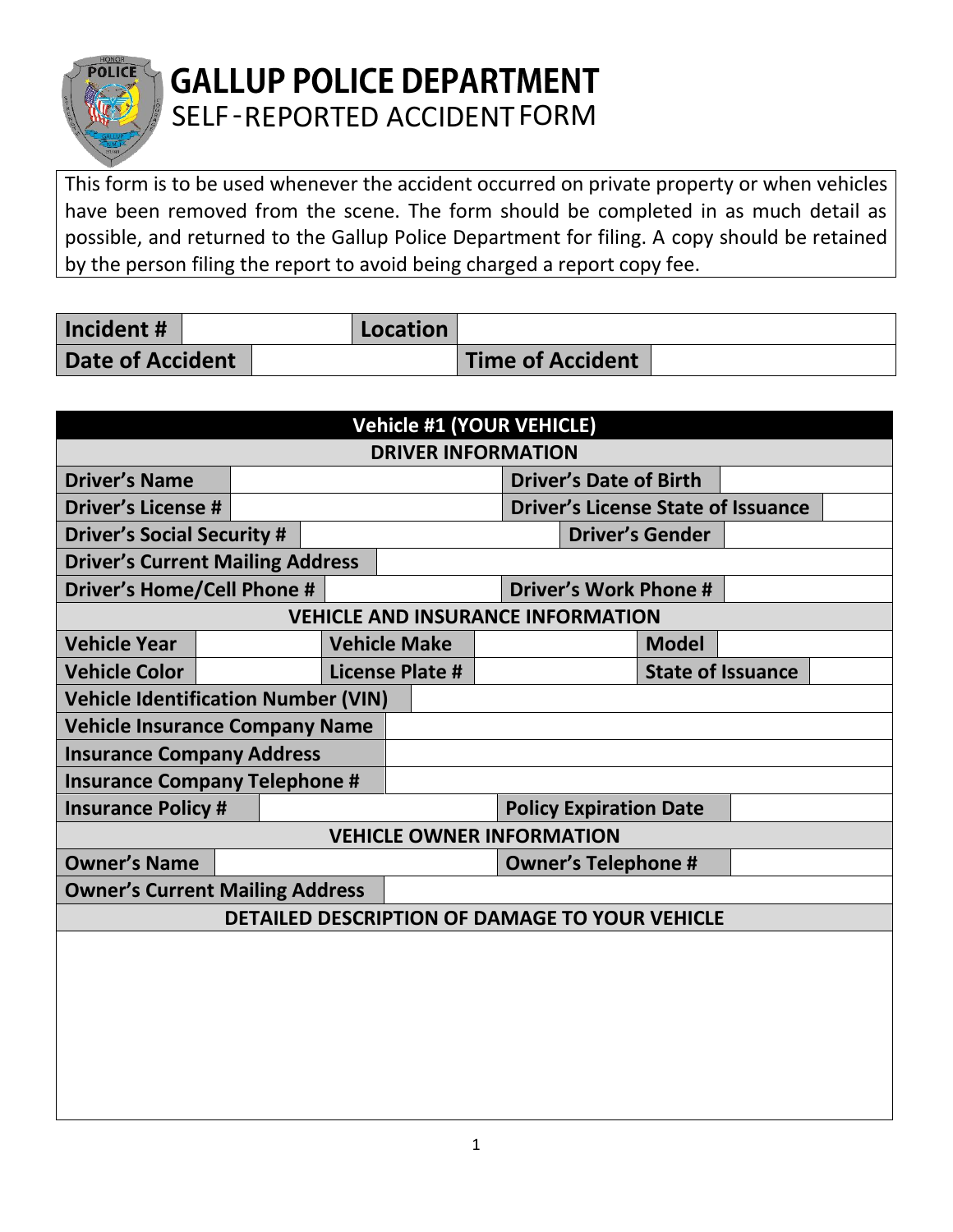| <b>Vehicle #2 (OTHER VEHICLE)</b>               |                                        |  |                     |                                          |  |                                           |  |                              |  |  |
|-------------------------------------------------|----------------------------------------|--|---------------------|------------------------------------------|--|-------------------------------------------|--|------------------------------|--|--|
| <b>DRIVER INFORMATION</b>                       |                                        |  |                     |                                          |  |                                           |  |                              |  |  |
| <b>Driver's Name</b>                            |                                        |  |                     |                                          |  | <b>Driver's Date of Birth</b>             |  |                              |  |  |
| <b>Driver's License #</b>                       |                                        |  |                     |                                          |  | <b>Driver's License State of Issuance</b> |  |                              |  |  |
| <b>Driver's Social Security #</b>               |                                        |  |                     | <b>Driver's Gender</b>                   |  |                                           |  |                              |  |  |
| <b>Driver's Current Mailing Address</b>         |                                        |  |                     |                                          |  |                                           |  |                              |  |  |
| <b>Driver's Home/Cell Phone #</b>               |                                        |  |                     |                                          |  |                                           |  | <b>Driver's Work Phone #</b> |  |  |
|                                                 |                                        |  |                     | <b>VEHICLE AND INSURANCE INFORMATION</b> |  |                                           |  |                              |  |  |
| <b>Vehicle Year</b>                             |                                        |  | <b>Vehicle Make</b> |                                          |  |                                           |  | <b>Model</b>                 |  |  |
| <b>Vehicle Color</b>                            |                                        |  |                     | <b>License Plate #</b>                   |  | <b>State of Issuance</b>                  |  |                              |  |  |
| <b>Vehicle Identification Number (VIN)</b>      |                                        |  |                     |                                          |  |                                           |  |                              |  |  |
| <b>Vehicle Insurance Company Name</b>           |                                        |  |                     |                                          |  |                                           |  |                              |  |  |
| <b>Insurance Company Address</b>                |                                        |  |                     |                                          |  |                                           |  |                              |  |  |
| <b>Insurance Company Telephone #</b>            |                                        |  |                     |                                          |  |                                           |  |                              |  |  |
| <b>Insurance Policy #</b>                       |                                        |  |                     |                                          |  | <b>Policy Expiration Date</b>             |  |                              |  |  |
|                                                 |                                        |  |                     | <b>VEHICLE OWNER INFORMATION</b>         |  |                                           |  |                              |  |  |
| <b>Owner's Name</b>                             |                                        |  |                     | <b>Owner's Telephone #</b>               |  |                                           |  |                              |  |  |
|                                                 | <b>Owner's Current Mailing Address</b> |  |                     |                                          |  |                                           |  |                              |  |  |
| DETAILED DESCRIPTION OF DAMAGE TO OTHER VEHICLE |                                        |  |                     |                                          |  |                                           |  |                              |  |  |
|                                                 |                                        |  |                     |                                          |  |                                           |  |                              |  |  |
|                                                 |                                        |  |                     |                                          |  |                                           |  |                              |  |  |
|                                                 |                                        |  |                     |                                          |  |                                           |  |                              |  |  |
|                                                 |                                        |  |                     |                                          |  |                                           |  |                              |  |  |
|                                                 |                                        |  |                     |                                          |  |                                           |  |                              |  |  |

## **HOW DID THE ACCIDENT HAPPEN?**

(Include diagrams, photos, and additional pages, if necessary)